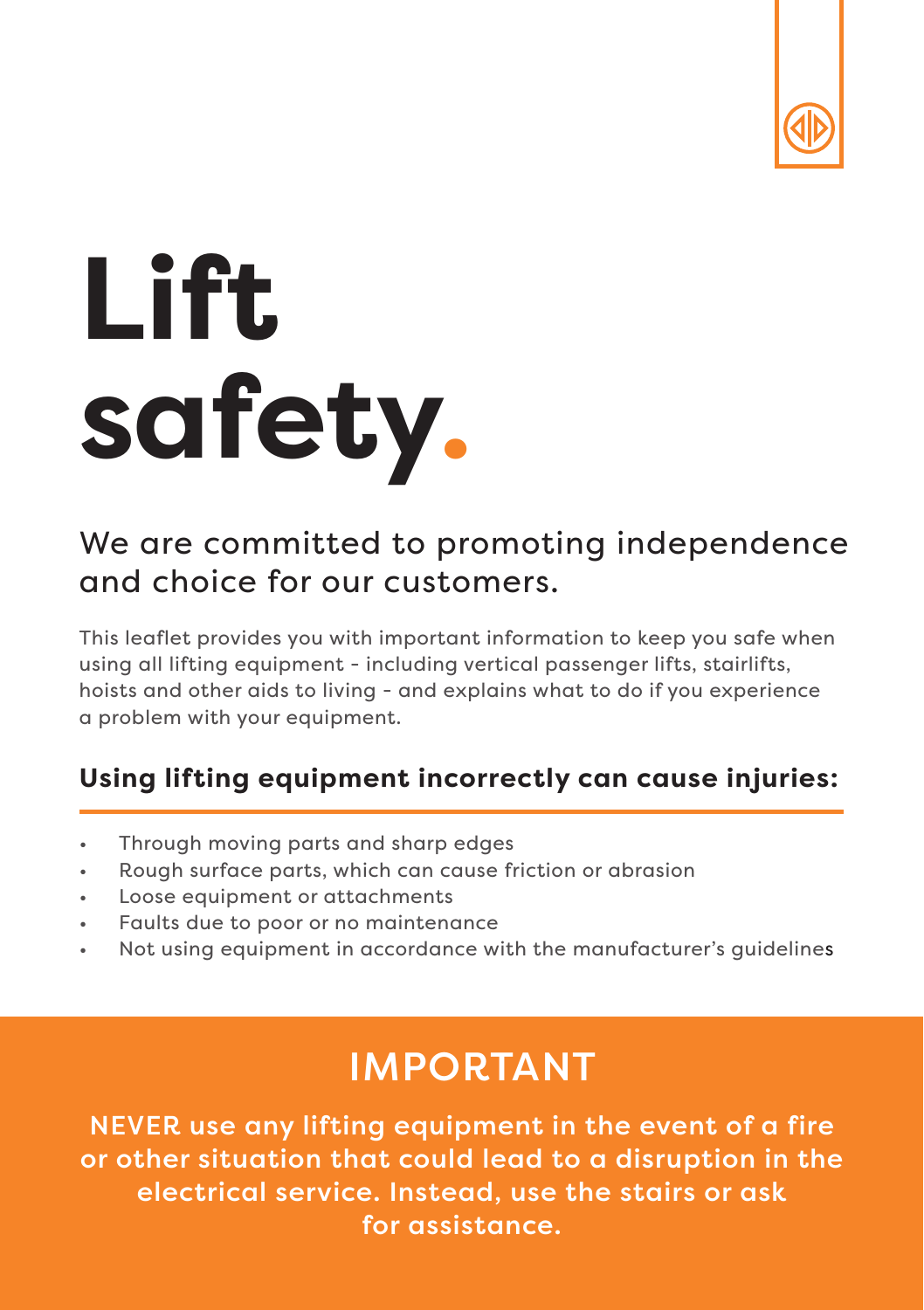## **How to keep safe when using lifting equipment.**

#### **Vertical passeneger lifts.**

- Only push the lift call button once
- Don't use your hands, feet, canes, etc to prevent the doors from closing
- If the doors need to be held open, push DOOR OPEN button
- Once in the lift car, stand clear of the doors and keep clothes, bags, prams etc away from the opening
- Hold on to the handrail, if available

In the event of the lift breaking down push and hold the ALARM button and/or use the telephone or intercom to seek assistance.

- NEVER try to exit a stalled lift car. It is extremely dangerous.
- ALWAYS wait for trained emergency personnel
- Your best course of action is to relax, get comfortable, and wait for professional assistance. You may be inconvenienced but you will remain safe

#### **Other lifting equipment (stairlifts, hoists etc.)**

Older stairlifts which use mains power will not work in a power cut. Modern battery-powered stairlifts should carry on working for six to eight more trips.

- Always use lifting equipment in accordance with the manufacturer's instructions
- If vour situation changes, ensure that your condition is reassessed and that the equipment remains fit for purpose
- Always use the equipment as it has been designed to be used
- Always use the safety equipment provided, such as seat belts, harnesses, etc.
- Make sure that pets are out of harm's way before using the equipment
- Make sure there is no clothing or equipment that could become trapped in the lift mechanism, as this could result in personal injury and/or damage to equipment
- Never allow water to come into contact with components in the equipment
- Do not allow children to play with the equipment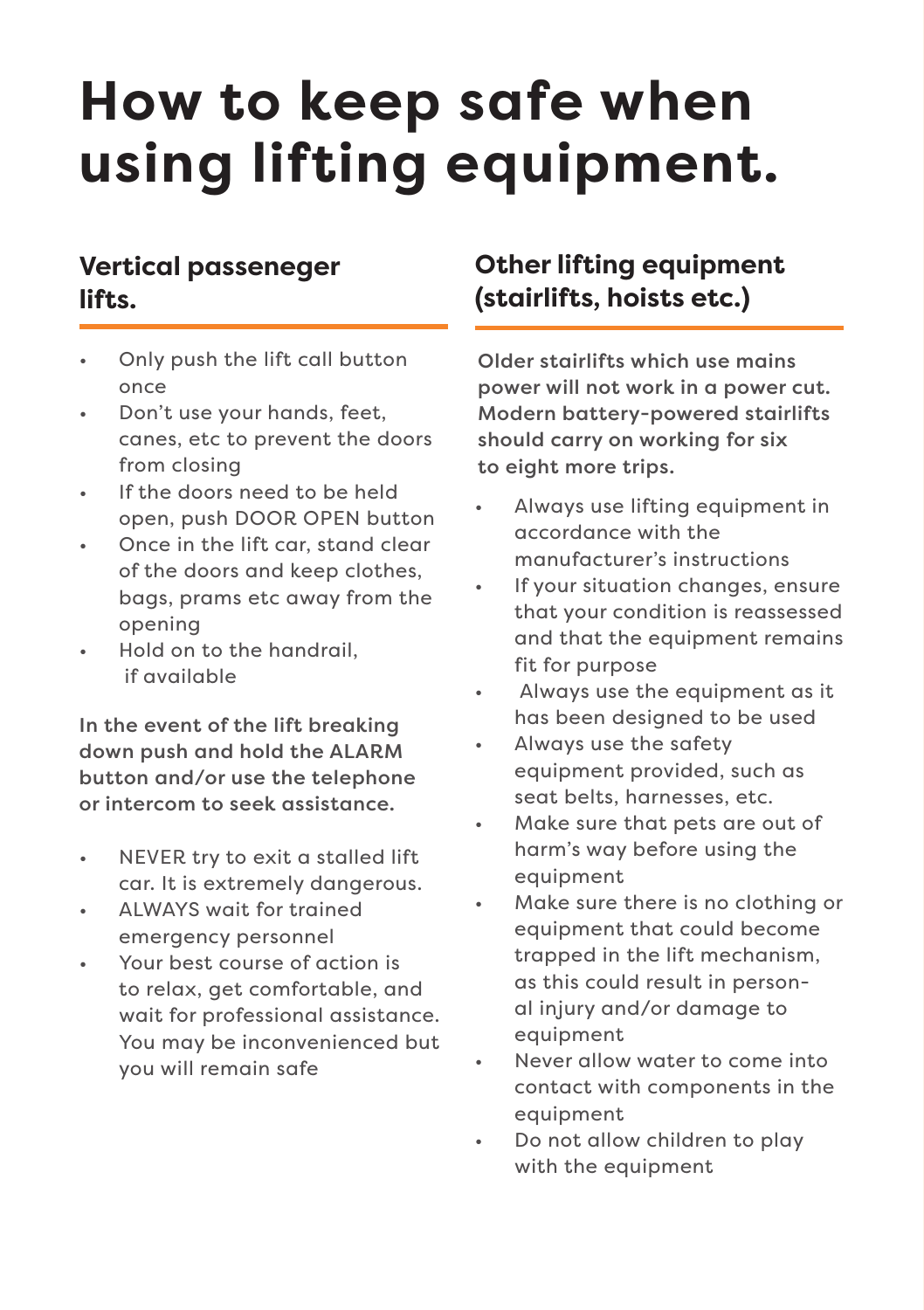### **Our responsibility for lifting equipment.**

All equipment that we own will be serviced and maintained.

This will include regular servicing, routine maintenance and third party statutory safety inspections.

Where the lifting equipment is NOT our responsibility you are required to seek approval before it is installed.

This includes stairlifts, hoists and other aids to living. You will need to arrange a maintenance contract for the equipment to make sure that it operates safely.

For your additional safety, we will arrange for a third-party inspection of your lifting equipment at no charge.

Where you require additional support to allow us to complete inspections, servicing and repairs, we will incorporate additional flexibility and aim to meet your needs.

### **Your responsibility for lifting equipment.**

You are required to tell us before you install lifting equipment that will be owned by you. In the event of your lifting equipment not working, you are required to report repairs promptly to ensure the equipment remains safe for you to use.

- ALLOW our lift engineers into your home to carry out a safety inspection, servicing and repairs
- CALL us on 0300 555 0600 to arrange an alternative date if your appointment is not convenient
- ALWAYS keep your appointments with our contractors